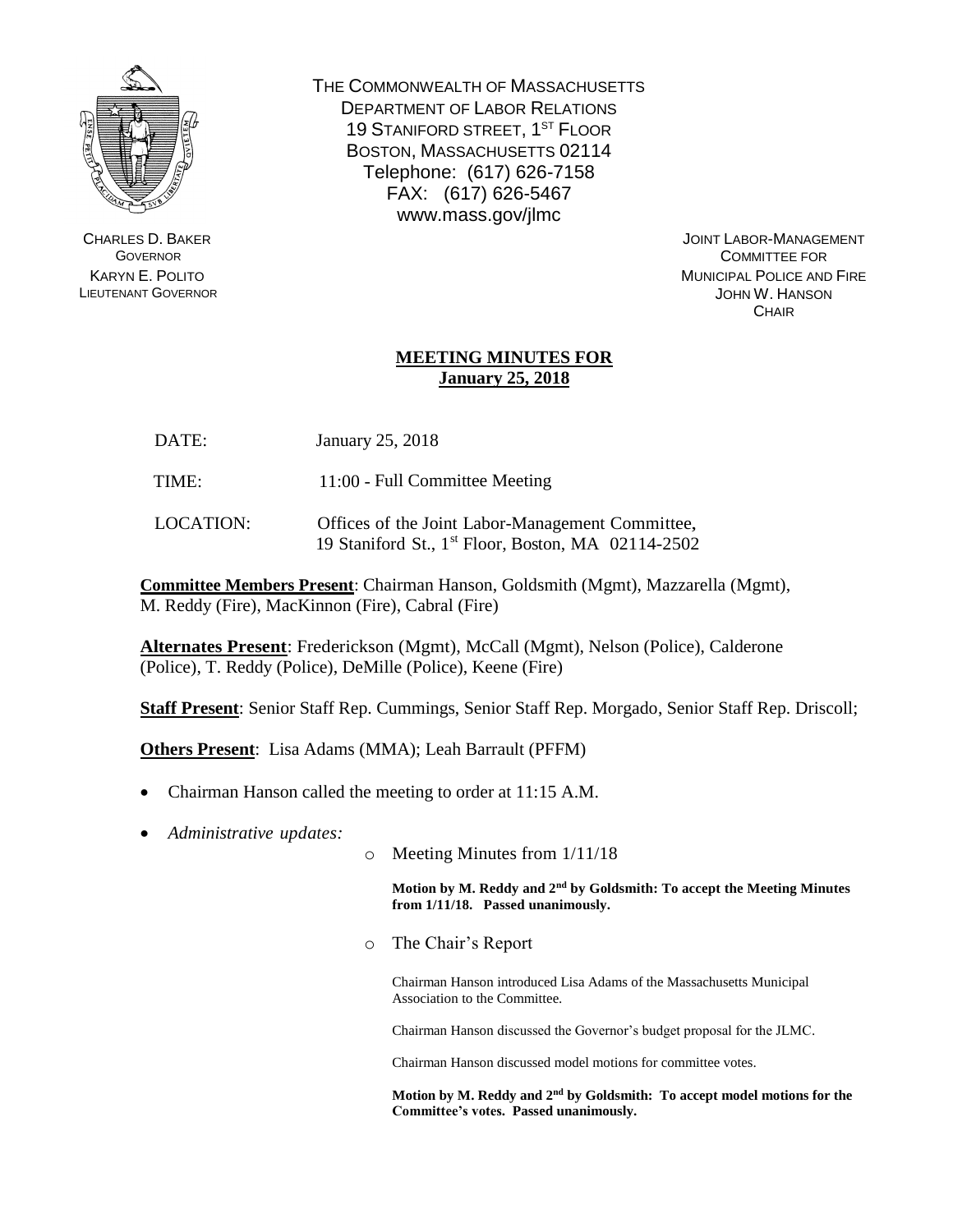*Petition, Jurisdiction and Awaiting Funding List (AFL) Cases:*

| Case Number Organization |                             | Mediator/Sr. Staff | Topic/Vote/Action                              |
|--------------------------|-----------------------------|--------------------|------------------------------------------------|
| 1. 17-6072               | Somerville Police Superiors | HB/DC/GD           | Jurisdiction/Voluntary $3(a)$ /<br>Arbitration |

Mr. Morgado briefed the Committee on the status of the case and reported that the parties had entered into a voluntary 3(a) agreement for arbitration of the case.

**Motion by Nelson and 2nd by Goldsmith: To take jurisdiction of the case. Passed unanimously.**

**Motion by Nelson and 2nd by Goldsmith: To assign the following Committee members to the case: Pedrini and T. Reddy for Police and Mazzarella and McCall for Management or substitutes as so designated by the Police and Management Chairs and, if so-required, approved by the Chair of the Group. Passed unanimously.**

**Motion by Goldsmith and 2nd by Nelson: To accept the voluntary 3(a) agreement for arbitration entered into by the Parties. Passed Unanimously.**

**Motion by Nelson and 2nd by Goldsmith: To move the case to arbitration. Passed Unanimously.**

| JG/JOEH/GD<br>2. 17-6299<br>Billerica Fire | <b>Jurisdiction</b> |
|--------------------------------------------|---------------------|
|--------------------------------------------|---------------------|

Chairman Hanson briefed the Committee on the status of the case.

**Motion by M. Reddy and 2nd by Goldsmith: To take jurisdiction of the case. The Motion passed unanimously.**

**Motion by M. Reddy and 2nd by Goldsmith: To assign the following Committee members to the case: Keene for Fire and Petrin for Management or substitutes as so designated by the Fire and Management Chairs and, if sorequired, approved by the Chair of the Group. Passed unanimously.**

3. 16-5261 Lawrence Fire HB/JOEH/GD Vote to Arbitration

Mr. Hanson briefed the Committee on the status of the case.

Ms. Goldsmith addressed the Chairman. On the matter of JLM-16-5261 - The City of Lawrence and Lawrence Firefighters Local 146, Ms. Goldsmith asked that the record on the motion to move this matter to arbitration reflect the provisions of Chapter 58, Section 10B of the Acts of 2010 as follows:

Notwithstanding chapter 150E of the General Laws or any other general or special law to the contrary, a collective bargaining agreement entered into by the city or the school department after the effective date of this act shall be subject to the approval of the overseer or finance control board if the overseer or finance control board is in effect at the time. No collective bargaining agreement shall be approved under this section unless the overseer or finance control board provides written certification to the secretary that after an evaluation of all pertinent financial information reasonably available, the city's financial resources and revenues are, and will continue to be, adequate to support such collective bargaining agreement without a detrimental impact on the continuous provision of the existing level of municipal services. A decision, by the overseer or finance control board, to disapprove of a collective bargaining agreement under this section shall be made in a report to the parties; provided, however, that the report shall specify the disapproved portions of the agreement and the supporting reasons for the disapproval.

**Motion by Goldsmith and 2nd by M. Reddy that: The Committee finds that there is an apparent exhaustion of the process of collective bargaining which constitutes a potential threat to public welfare and sends this case to arbitration, with mediation no later than the date of the hearing, by a tripartite panel consisting of David Keene, Dean Mazzarella or other Committee members and/or senior staff that may be substituted as necessary by the respective Labor and/or Management Chairs pursuant to the rules, policies and procedures of the Committee, and any other applicable provisions of law, and a neutral selected in accordance with the Committee's rules, policies and procedures, on an issue by issue basis. Passed unanimously**.

4. 17-6250 Southwick Police DC/GD TA

Mr. Cummings briefed the Committee and reported that the case had been settled at mediation.